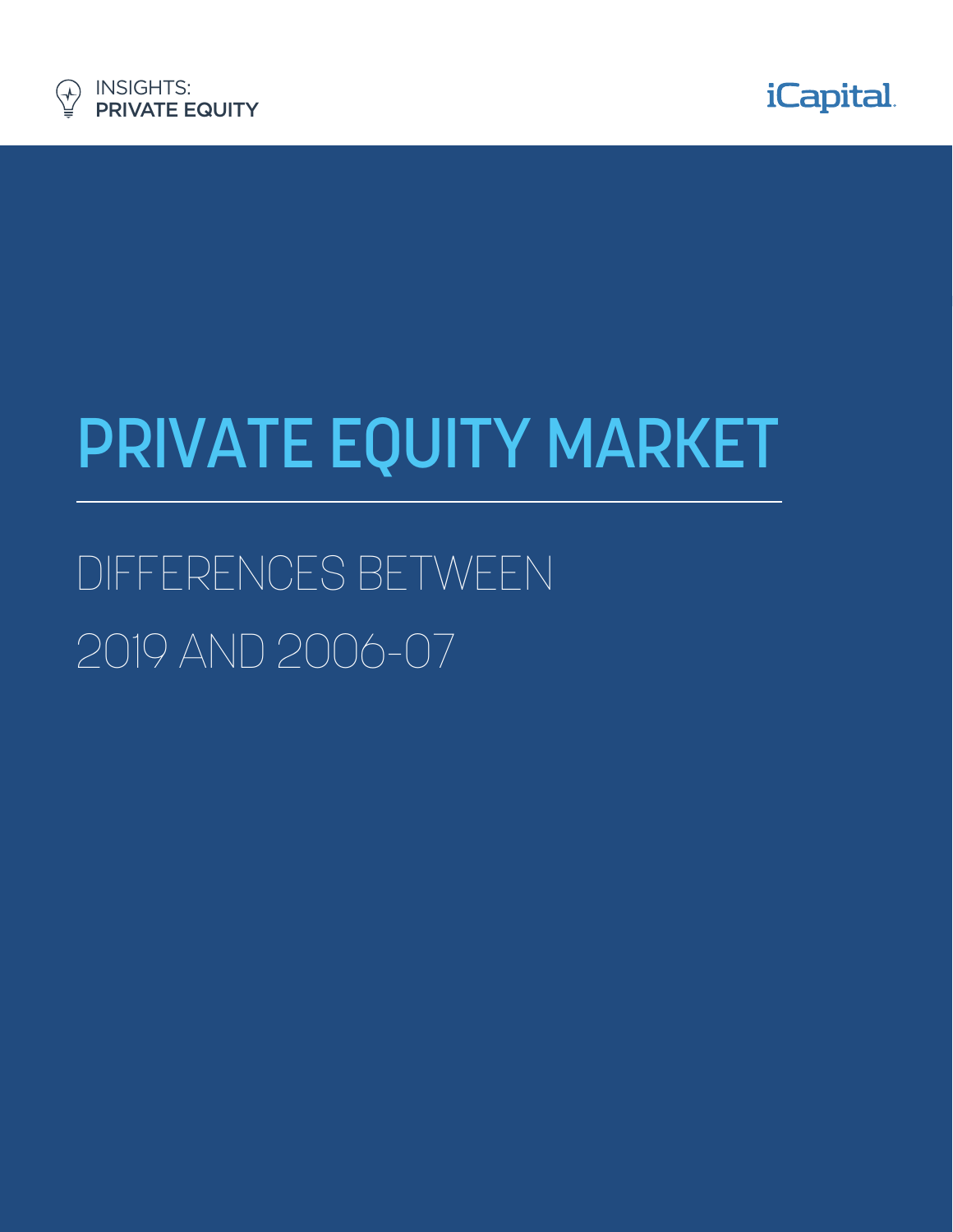The current record level of "dry powder" that has been accumulated by private equity (PE) managers has been capturing headlines in the financial press and drawing worrying comparisons to 2006–2007, when the industry deployed large amounts of capital at high asset valuations, underperforming historical returns. However, as a recent Harvard report confirms<sup>2</sup>, PE-backed firms outperformed their non-PE-backed peers during that turbulent period, and a deeper look into what occurred then versus what is happening now reveals substantial differences that leave even less reason to be alarmed.

The financial media often points to the same two statistics when comparing today to the period preceding the great financial crisis (GFC). The first of these is the unprecedented amount of PE dry powder, which stood at \$707 billion for buyouts and at \$1.2 trillion overall (including growth equity, venture capital, and other PE) as of  $Q2$  2018.<sup>3</sup> This represents an 18% increase from the end of 2017, which is in line with the annual growth trend seen in PE dry powder since 2012.4 The steady increase in available capital has been driven by several record years of fundraising, a function of new investors being drawn to PE in today's low-yield, low-growth environment, as well as existing investors reinvesting their distribution income.

In fact, PE distributions have remained at historically high levels since 2013 while capital calls have fallen steadily to their lowest level on record.<sup>5</sup> This distribution pace has been driven by a highly attractive exit environment that has seen GPs shorten their portfolio company hold periods as they look to crystallize returns while the current "sellers' market" holds. Despite this, when viewed as a percentage of total global PE assets under management ("AUM"), dry powder has actually been running at a relatively low level of overall AUM (representing 34% in 2017) compared to the early-mid 2000s (when it ranged from 53% to 42%).6

Competition for the best deals remains high, with the potential risk that less-disciplined general partners

(GPs) could be tempted to lower investment standards in response to limited partner (LP) pressure to keep up their investment pace. Unlike public market investors, GPs can't sit out for extended periods of time because they aren't paid to time the market and are expected to deploy capital throughout market cycles. The relatively easy availability of capital also could drive some GPs to raise ever-larger funds, at levels above their core competencies, potentially leading to style drift and dilution of returns.

The second oft-cited data point is the continued rise of PE deal multiples. Figure 1 shows that the median private equity earnings before interest, taxes, depreciation, and amortization (EBITDA) multiple reached a 10-year high of 10.7x in 2017.7

#### FIGURE 1:

# GLOBAL MEDIAN PRIVATE EQUITY EBITDA MULTIPLES, 2006-17



Source: PitchBook; The Rise and Rise of Private Markets; McKinsey Global Private Markets Review 2018.

One driver of this trend has been the elevated multiples in the public markets themselves, which PE managers look to for comparable valuations when valuing private companies. Another factor has been the record amount of fundraising referenced above. Growing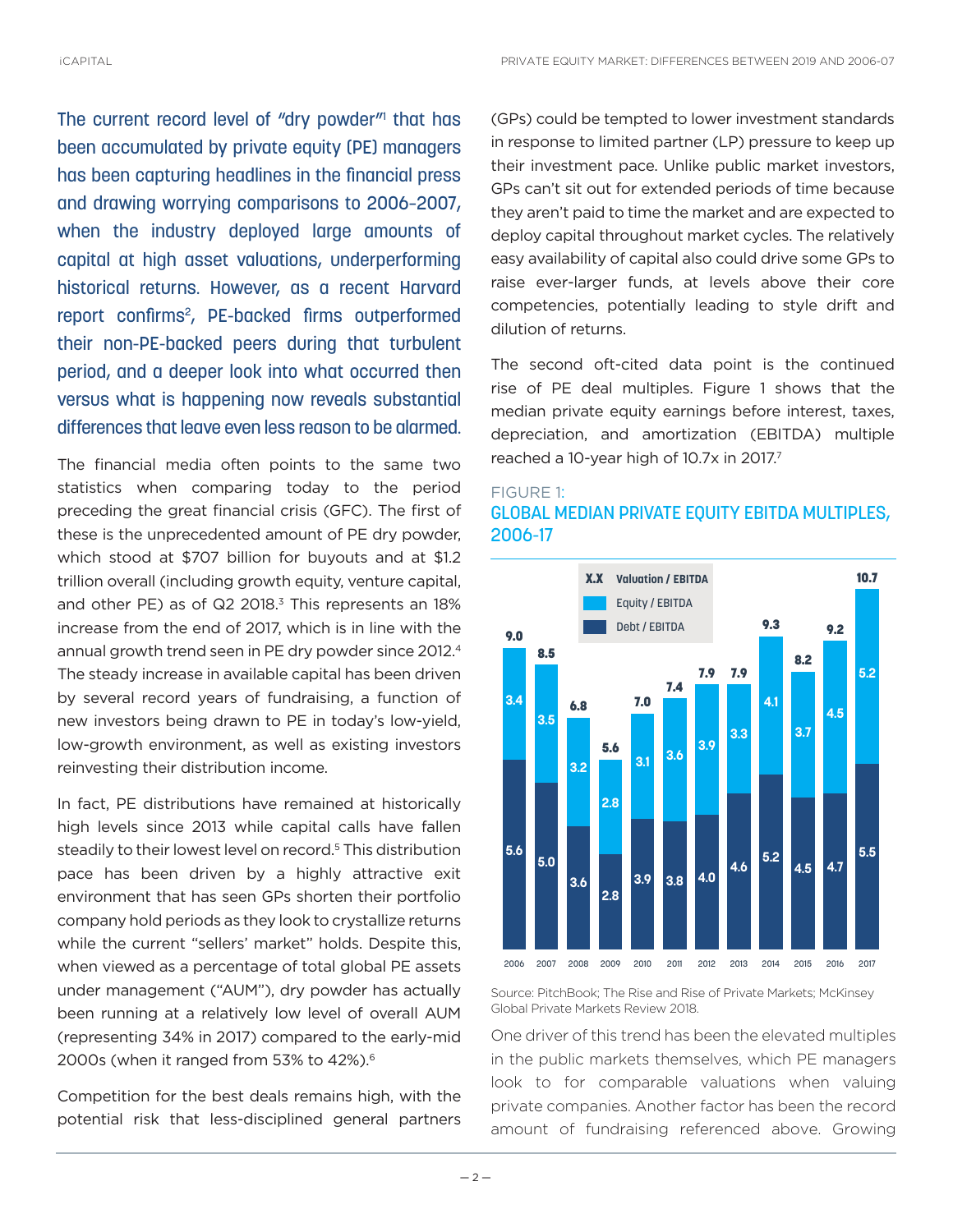competition for deals has been edging up the prices that GPs are willing to pay, particularly in competitive auctions to source deals. Another contributing factor has been the continued availability of low-cost debt, which has brought up leverage levels within deals in recent years. Access to cheap financing has also encouraged strategic investors to pursue acquisitions more aggressively, which has driven up multiples and increased competition with private equity.

However, even though leverage multiples have crept up, they do remain below prior levels. In 2007, more than 60% of all U.S. leveraged buyouts were levered at 6.0x or higher with an average 6.8x debt/EBITDA,<sup>8</sup> significantly above the 6.0x level specified by federal agencies in 2013 as meriting special concern.<sup>9</sup> In 2018, the average leverage multiple had come down to 6.2x.<sup>10</sup> Moreover, the ratio of debt to equity in PE-backed deals is far more conservative today than it was during 2006–2007 (as seen in Figure 2). Back then, the average percentage of equity that managers were committing to their deals reached a low point of 32%–33% — meaning they had less skin in the game and were using almost 70% debt or leverage to finance their deals.<sup>11</sup> This frothy period led many bankers at the time to parrot the ominous phrase "loan to own." Today, PE firms are putting up, on average, 45%–50% of equity into their deals, which is quite different from 2006–2007.

# FIGURE 2: AVERAGE EQUITY CONTRIBUTIONS TO BUYOUT DEALS



Source: PitchBook; The Rise and Rise of Private Markets; McKinsey Global Private Markets Review 2018.

There are several other key metrics that distinguish today from the 2006–2007 boom. The first is that overall private equity investment activity, in terms of both deal number and value, has been running at significantly lower levels than we saw in 2006 and 2007, as shown in figure 3. Private equity deal volume remains 42% lower in 2017 than at its peak in 2007, and discrete deal count has fallen by approximately 33% over the same time frame.<sup>12</sup>



### FIGURE 3: GLOBAL BUYOUT DEAL VALUE (INCLUDES ADD-ON DEALS) DEAL COUNT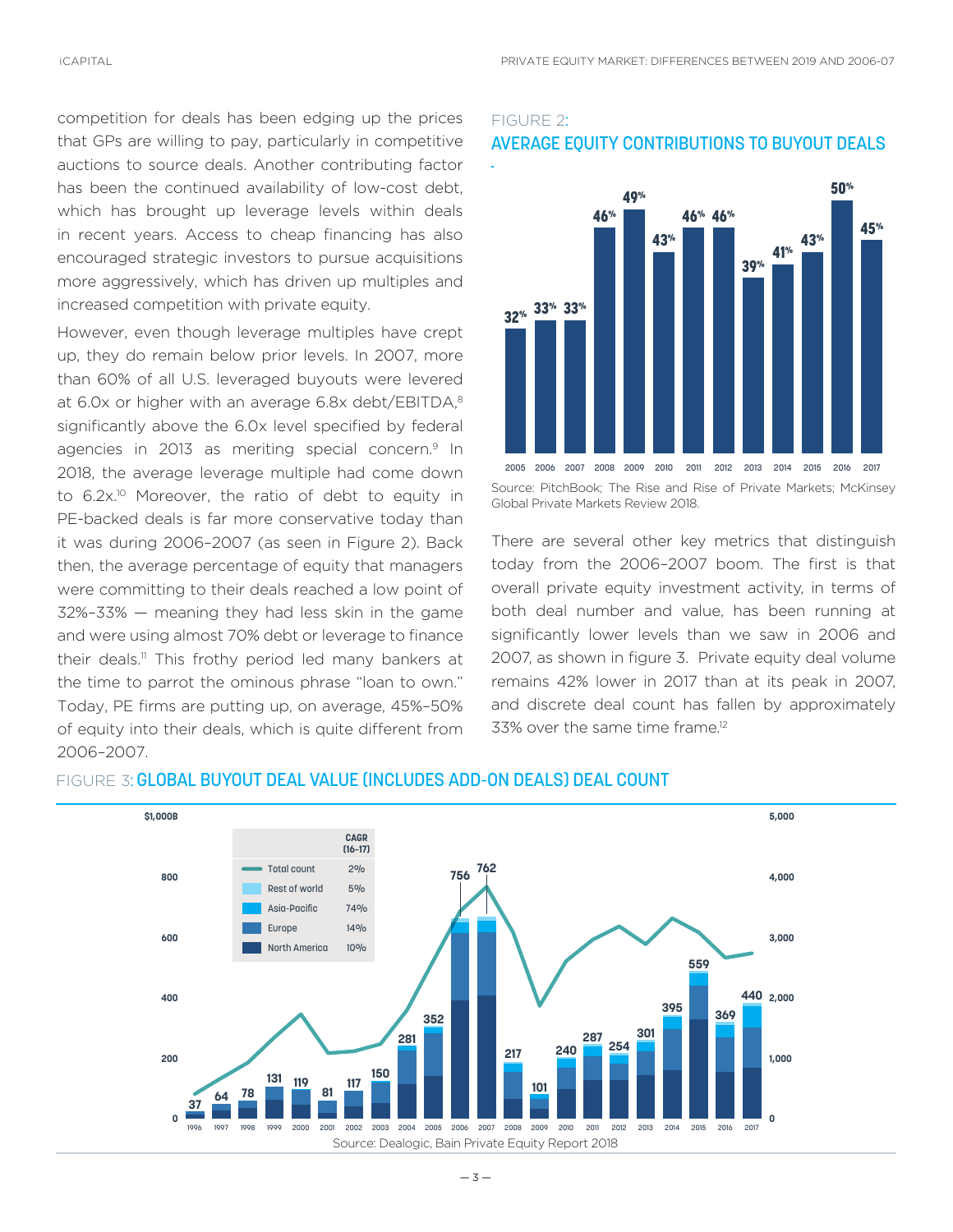Excluding add-ons, the value of PE deals has remained rather steady since 2014 while the number of deals has been trending lower, albeit with a slight uptick in 2017<sup>13</sup> This indicates that volume has been supported by mega funds and their larger deal sizes while the broader private equity industry has been exercising caution in a high-multiple environment and moderating its investment pace.

Another way in which GPs have been exercising caution is often by underwriting their deals assuming longer hold periods, with some even factoring in the possibility of lower exit multiples in their models. Moreover, living through the GFC has made prudent GPs more thoughtful about their use of leverage. It also has renewed their focus on stress testing the performance of cyclical businesses during due diligence to better understand the potential effects of an economic recession. Many GPs have decided to either avoid such investments or to use less leverage on companies susceptible to cyclical pressures. Many experienced GPs are instead focusing their sourcing efforts on cash flowing companies with a high rate of recurring revenues as well as resilient business models.

Another key lesson is the importance of avoiding club deals in which several fund managers partner together to finance large PE transactions; club deals accounted for more than 50% of all buyouts greater than \$1 billion in 2006.14 Club deals allowed firms to invest into larger companies without breaching concentration limits in their funds. During the GFC, GPs were faced with the difficulties of joint control, which often impeded quick decision-making — a hallmark of strong PE governance — and led to board-meeting paralysis. The sheer size of these deals led to a lack of viable exit options and several high-profile club deals — such as Caesars Entertainment and TXU Energy — led to bankruptcies that wiped out the initial equity. Club deals are still done today (albeit typically rebranded as "consortiums"), but they have decreased in popularity and represented only about

\$50 billion of aggregate deal value in 2016 versus more than \$300 billion in 2007.<sup>5</sup> Instead, GPs are more likely to partner with their institutional LPs, who often are eager to co-invest in such deals, or with corporations that can provide a specific strategic edge. Today, when GPs do team up with each other, they typically take a more cautious approach by partnering with only one other financial sponsor and in situations where they both bring relevant expertise to the table.

Despite some of the challenging situations detailed above, PE (as opposed to strategic or public) ownership during the financial crisis was generally a positive experience for many companies. During that period, as shown by a recent Harvard study<sup>16</sup>, PE-backed companies were less likely to face financial constraints, allowing them to grow and increase market share versus their peers. PE firms were also found to have been significantly more likely to assist portfolio companies with their operating problems and provide strategic guidance during the crisis.

Today's buoyant PE environment will not be without consequences for future PE returns. Record levels of uninvested PE capital may dampen return expectations due to increased competition for a finite number of deals encouraging higher acquisition prices. Elevated deal multiples also require PE sponsors to commit more equity overall (because deals levered above 6.0x tend to attract increased regulatory attention), which likely will decrease a deal's internal rate of return (IRR) due to the higher percentage of equity employed — which we view as generally a good thing. Many GPs are acknowledging these trends and are resetting the performance expectations of their LPs. Whereas previously a GP might underwrite a typical buyout fund to a net IRR of 20% or more, many GPs now are advising that a net IRR in the mid to high teens is a more realistic target. This is in line with the 18.6% pooled net IRR that U.S. buyout funds posted for the 12 months ending June 2018.<sup>17</sup>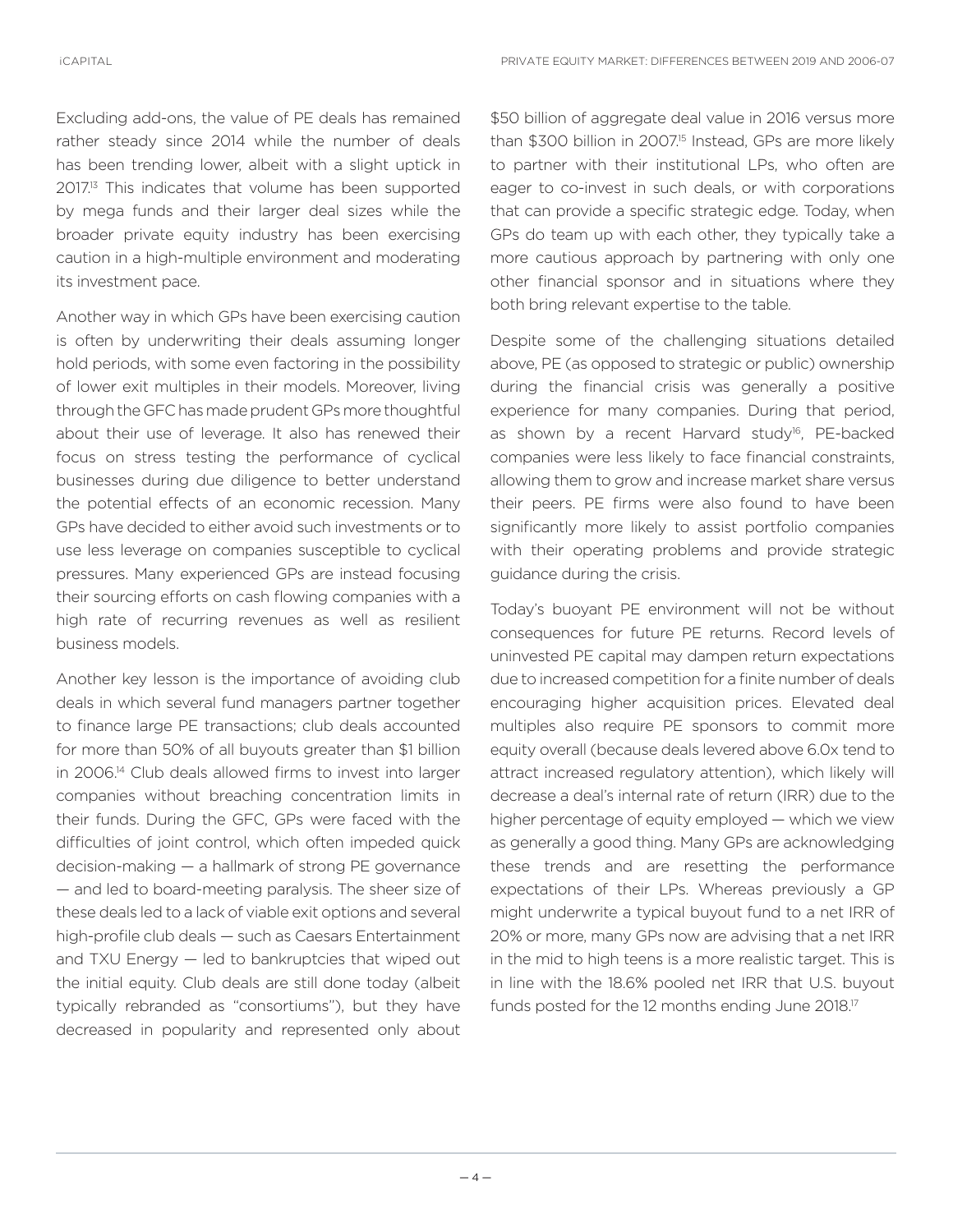These lower IRRs represent lower returns  $-$  on an absolute basis — than the industry generated in prior decades, but we believe PE should significantly outperform public equities on a relative basis over the next decade. If we consider today's long-term capital market assumptions (we reference J. P. Morgan's in figure 4 below) which are used to project return assumptions to help determine optimal asset allocations for portfolios, 2019 projections are as follows.18

- 6.00% return on U.S. small-cap equities
- 5.25% return on U.S. large-cap equities
- 5.50% return for a U.S. dollar-based traditional 60/40 portfolio

#### FIGURE 4:

## J.P. MORGAN LONG-TERM CAPITAL MARKET ASSUMPTIONS ("LT CMAS")



Source: J.P. Morgan Asset Management, estimates as of September 30, 2016, and September 30, 2017. Project return assumptions are for illustrative purposes only.

If there is a market correction, which we believe is inevitable within the next PE fund lifecycle of 10 years, it isn't difficult to imagine public equity annualized returns trending lower than 5%. Some LT CMAs have more bearish return projections, with GMO's latest seven-year asset class forecast anticipating a recession and consequently negative returns for the public markets: a -5.2% return for U.S. large caps, a -2.1% return for U.S. small caps, and a 0% return for U.S. bonds.<sup>19</sup>

When compared to the above public market assumptions, PE remains highly attractive on a relative basis. Many existing institutional investors stand by this view of PE's continued relative outperformance. A 2H 2018 survey by Preqin found that 86% of institutional investors (pension funds, endowments, foundations, insurance companies) planned to devote the same amount of capital or more to PE in the coming 12 months.<sup>20</sup>

This confidence in the asset class is logical and supported by historical data. If we look to historical returns, PE has generated an average of 230 basis points of outperformance against the S&P 500 over the past 10 years and an average of 370 basis points over the past 15 years.<sup>21</sup> One driver of these returns has been the sheer size of the private company universe, which is immense compared to the continuously shrinking pool of public companies: over the past 20 years, the number of publicly listed U.S. companies has nearly halved, from 7,322 in 1996 to around 4,000 today.22 By contrast, there are almost 200,000 middle market companies in the United States, $23$  of which about 98% are private (see figure 5 on next page).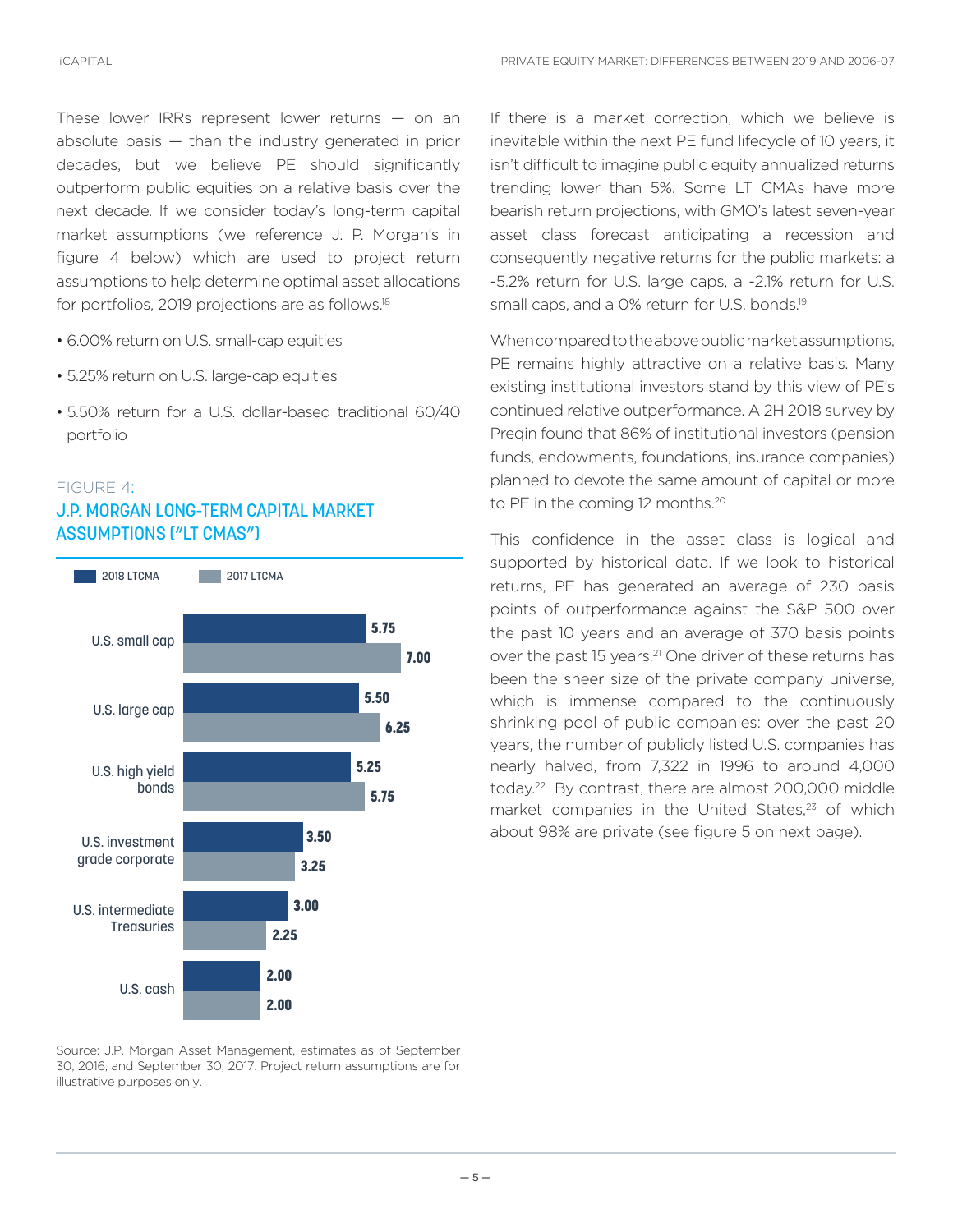# FIGURE 5: LARGEST 185,000 COMPANIES IN THE UNITED STATES



Source: NAICS Association, Firmographic Breakdown of Business Establishments by Company Size.

Other key drivers of outperformance include the fact that skilled PE managers benefit from an asymmetric information advantage compared to public market investors and they're able to focus on executing longterm value creation plans (as opposed to being constrained by pressures to meet short-term earnings targets).

With that in mind, it is important to note that the spread between the top-quartile and bottom-quartile managers in PE is massive compared to other asset classes. Manager selection is therefore essential — it is almost impossible to invest broadly across managers without first conducting extensive due diligence.

The managers who outperform are typically those who remain steadfast in the face of today's PE market challenges and execute their chosen investment strategy with the necessary discipline. These are also often the GPs who have embedded lessons learned from the financial crisis into their PE best practices and have a sharp focus on risk management. While we believe it is likely that private equity returns will decline from their 1990s and 2000s heyday, we expect that experienced top-tier PE managers will continue to generate a significant premium over public market returns, irrespective of the phase of the economic cycle. This should encourage investors to continue allocating to private markets, with manager selection remaining the critical driver of returns when choosing a fund.



Nick Veronis Co-founder and Managing Partner



Tatiana Esipovich Director, Due Diligence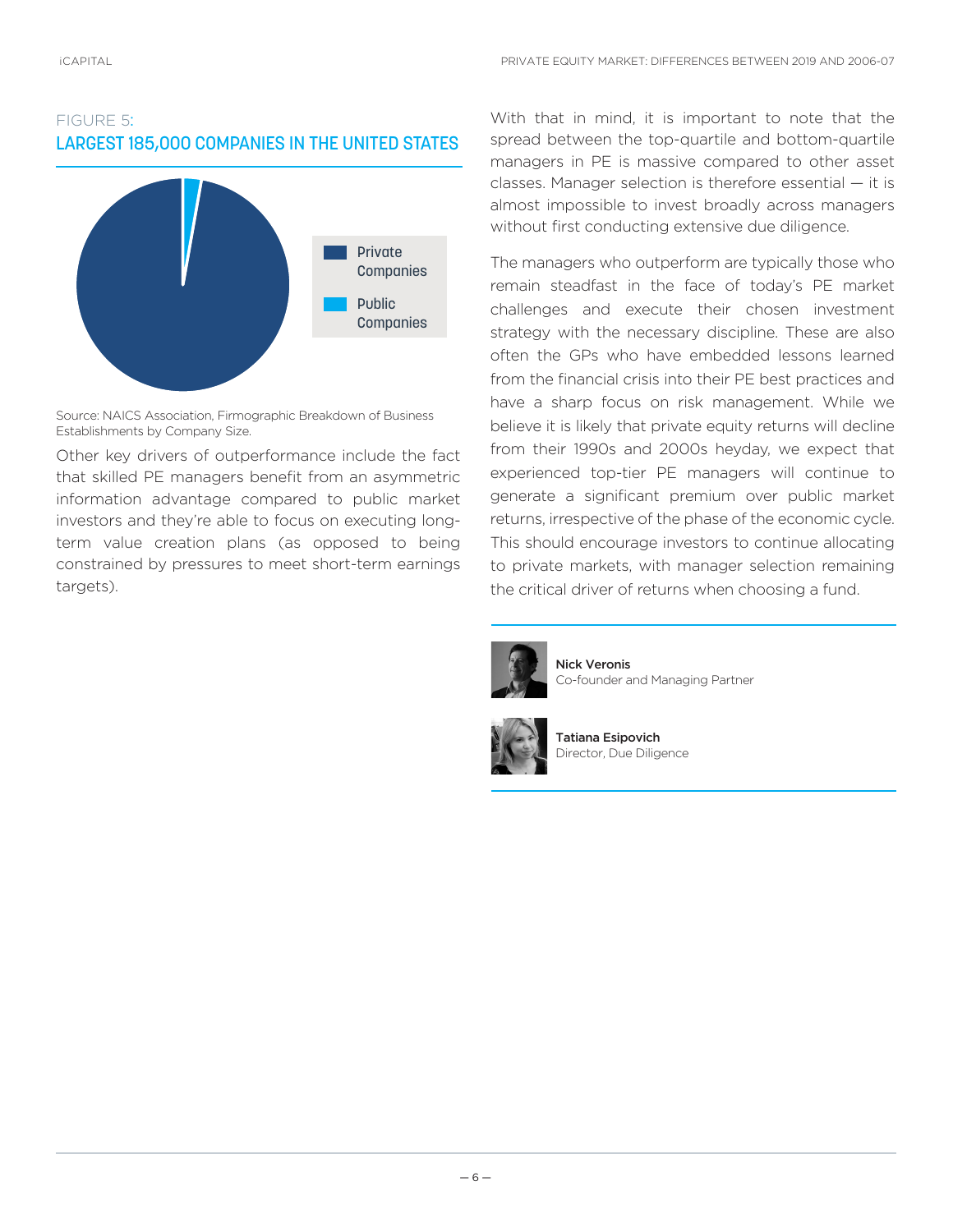#### END NOTES

- <sup>1</sup> The amount of cash or other liquid assets available for a fund to deploy, based on capital committed to the fund by investors. In other words, dry powder is the difference remaining between a fund's total committed capital and invested capital to date.
- <sup>2</sup> Private Equity and Financial Fragility During the Crisis, Stanford Graduate School of Business. Shai Bernstein, Josh Lerner and Filippo Mezzanotti, January 2018.
- <sup>3</sup> Preqin: Private Capital Dy Powder Reaches \$2TN, January 2019. http://docs.preqin.com/reports/Private-Capital-Dry-Powder-January-2019.pdf Other PE includes balanced, co-investment, co-investment multi-manager, direct secondaries, and turnaround funds.
- <sup>4</sup> Preqin: Private Capital Dy Powder Reaches \$2TN, January 2019 http://docs.preqin.com/reports/Private-Capital-Dry-Powder-January-2019.pdf
- <sup>5</sup> When measured as a proportion of committed capital. Source: Private Equity Capital Calls Shrink to Lowest Level on Record, August 2018. EFront, Private Equity Wire U.K. https://www. privateequitywire.co.uk/2018/08/14/267395/private-equitycapital-calls-shrink-lowest-level-record.
- <sup>6</sup> Source: Preqin data, as of December 31, 2017.
- <sup>7</sup> PitchBook, The Rise and Rise of Private Markets; McKinsey Global Private Markets Review 2018. https://www.mckinsey. com/~/media/mckinsey/industries/private equity and principal investors/our insights/the rise and rise of private equity/the-riseand-rise-of-private-markets-mckinsey-global-private-marketsreview-2018.ashx
- <sup>8</sup> Reuters, LPC: Private equity firms put more capital, less debt into LBOs, August 2016. https://www.reuters.com/article/ marketo-equity/lpc-private-equity-firms-put-more-capital-lessdebt-into-lbos-idUSL1N1B70MD
- <sup>9</sup> Federal Register, Vol. 78, No. 56. Friday, March 22, 2013. https://www.govinfo.gov/content/pkg/FR-2013-03-22/pdf/2013- 06567.pdf
- <sup>10</sup> As of September 30, 2018. PitchBook Q3 2018 U.S. P.E. Breakdown. https://files.pitchbook.com/website/files/pdf/ PitchBook 3Q 2018 US PE Breakdown.pdf
- <sup>11</sup> S&P Capital IQ and Pitchbook 3Q 2017 U.S. PE Breakdown.
- <sup>12</sup> By total deal volume (including add-on deals). Source: Bain Private Equity Report 2018. https://go.bain.com/global-privateequity-report-2018.html
- <sup>13</sup> Bain Private Equity Report 2017. https://www.bain.com/ insights/global-private-equity-report-2017/
- <sup>14</sup> Pitchbook; represents deal by count.
- <sup>15</sup> Preqin; Financial Times November 2017. https:// www.middlemarketcenter.org/Media/Documents/ MiddleMarketIndicators/2017-Q4/FullReport/NCMM\_MMI\_ Q4\_2017\_FINAL\_web.pdf
- <sup>16</sup> Private Equity and Financial Fragility During the Crisis, Stanford Graduate School of Business. Shai Bernstein, Josh Lerner and Filippo Mezzanotti, January 2018. https://www.gsb.stanford. edu/sites/gsb/files/publication-pdf/blm\_final\_march7.pdf
- <sup>17</sup> Cambridge Associates Buyout & Growth Equity Index and Selected Benchmark Statistics, June 30, 2018. https://www. cambridgeassociates.com/wp-content/uploads/2018/10/WEB-2018-Q2-Global-BO-GE.pdf
- 18 J.P. Morgan Asset Management, 2019 Long-Term Capital Market Assumptions. https://am.jpmorgan.com/us/institutional/library/ ltcma-2019-overview
- <sup>19</sup> GMO, as of September 30, 2018. https://www. advisorperspectives.com/commentaries/2018/10/23/gmos-7 year-asset-class-forecasts-still-favor-emerging-markets-over-us-stocks
- <sup>20</sup> "Preqin Investor Update: Alternative Assets H2 2018" http:// docs.preqin.com/reports/Preqin-Investor-Update-Alternative-Assets-H2-2018.pdf
- <sup>21</sup> Source: Cambridge Associates, LLC. US Private Equity Index Summary, as of September 30, 2017. Past performance does not guarantee future results. Performance data is for illustrative purposes only.
- <sup>22</sup> Mauboussin, Michael, Dan Callahan, and Darius Majd. 2017. The Incredible Shrinking Universe of Stocks: The Causes and Consequences of Fewer U.S. Equities. Credit Suisse (March 22 2017)

https://research-doc.credit-suisse.com/docView?language=ENG&format=PDF&sourceid=em&document\_ id=1072753661&serialid=h%2B%2FwLdU%2FTIaitAx1rnamfYsPRAuTFRGdTSF4HZIvTkA%3D

<sup>23</sup> The National Center for the Middle Market: Q4 2017 Middle Market Indicator.

https://www.middlemarketcenter.org/performance-data-onthe-middle-market?ind=4q-2017-middle-market-indicator